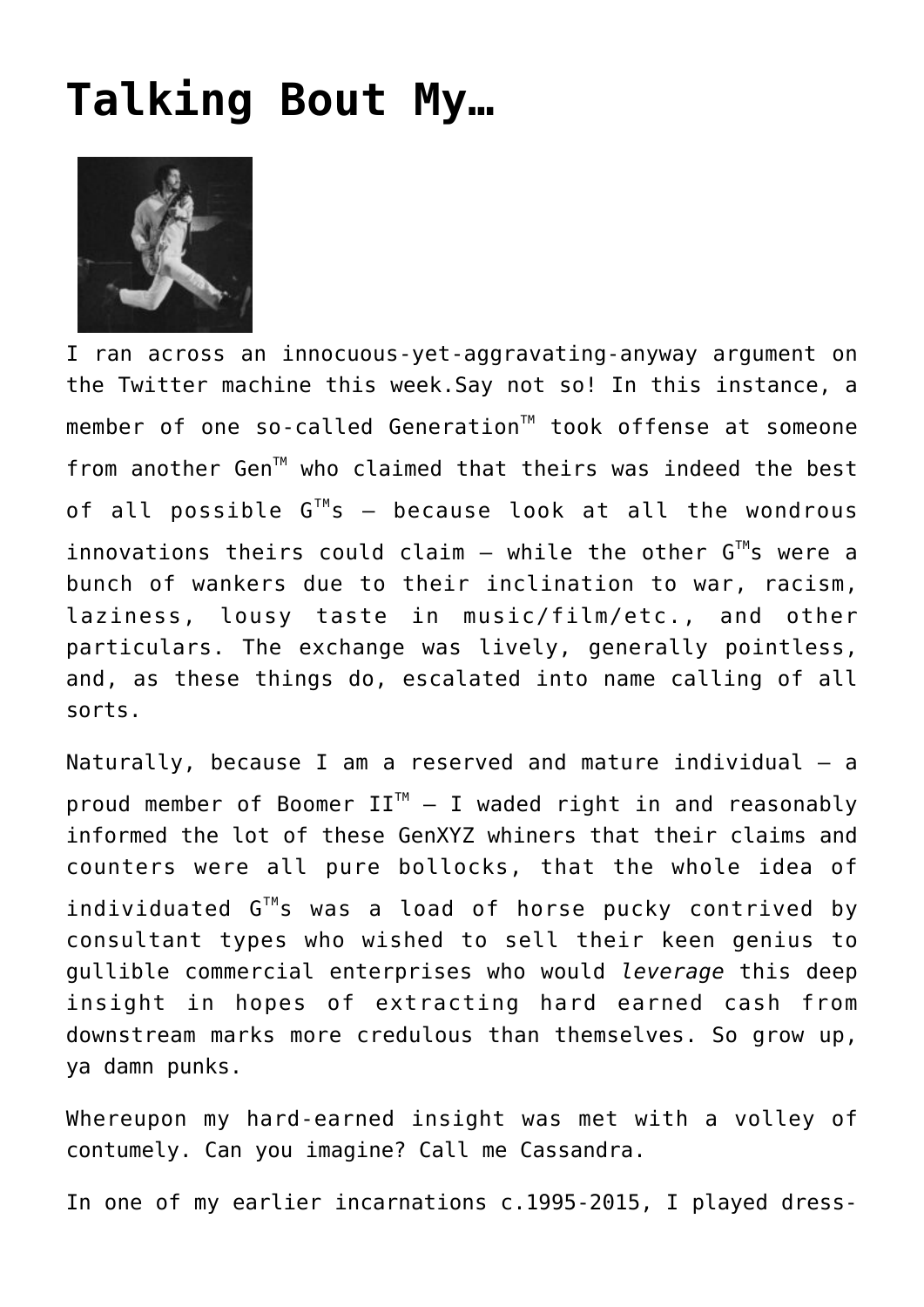up as a marketing savant, the better to bring home the proverbial bacon. This often meant suffering endless presentations on how best to move product by targeting the characteristics of one  $G^{\text{TM}}$  or another. A shapeshifting farrago of bullshit spun from a few malleable observations, the knowledge gleaned is of a piece with clickbait listicles and articles that purport to tell us how \*WE\* feel about some prevailing trend/crisis/fad, and the seven weird tricks we can use to get rich/find love/forestall death/&c.I saw a teaser this week for 7 tricks that will help me "avoid death." Color me dubious.

Imagine the scene: One or more (tag team presentations were the rage for a while, until these fell from favor in response to the keen realization that one dancing bear was cheaper than two) experts would offer compelling arguments as to which  $G^{\text{TM}}$ we should be paying attention in that moment, and how we might *craft our message* to best emphasize our sincerity to whichever  $\mathsf{G}^\mathbb{M}$  held the greatest cash extraction potential at any given moment. Here we were assured that Cohort A responds to such and such, while Cohort B is completely different, except for those ways in which they are exactly the same, and that the most important thing to remember is the critical importance of  $a$ uthenticity in our efforts to ensure this or that  $G^{\mathbb{M}}$  that our product/organization most truly reflects the *closely held values* that are paramount to whichever G™ (or G™s) we sincerely aim to convince.

My memory is rife with garrulous women (almost always women) bedecked in shoulder padded blazers and decorative scarves, punctuating their exhortations with an array of dynamic hand gestures and zesty half-turns of their upper torso.The better to emulate a billboard for realtors and chiropractors, reckon.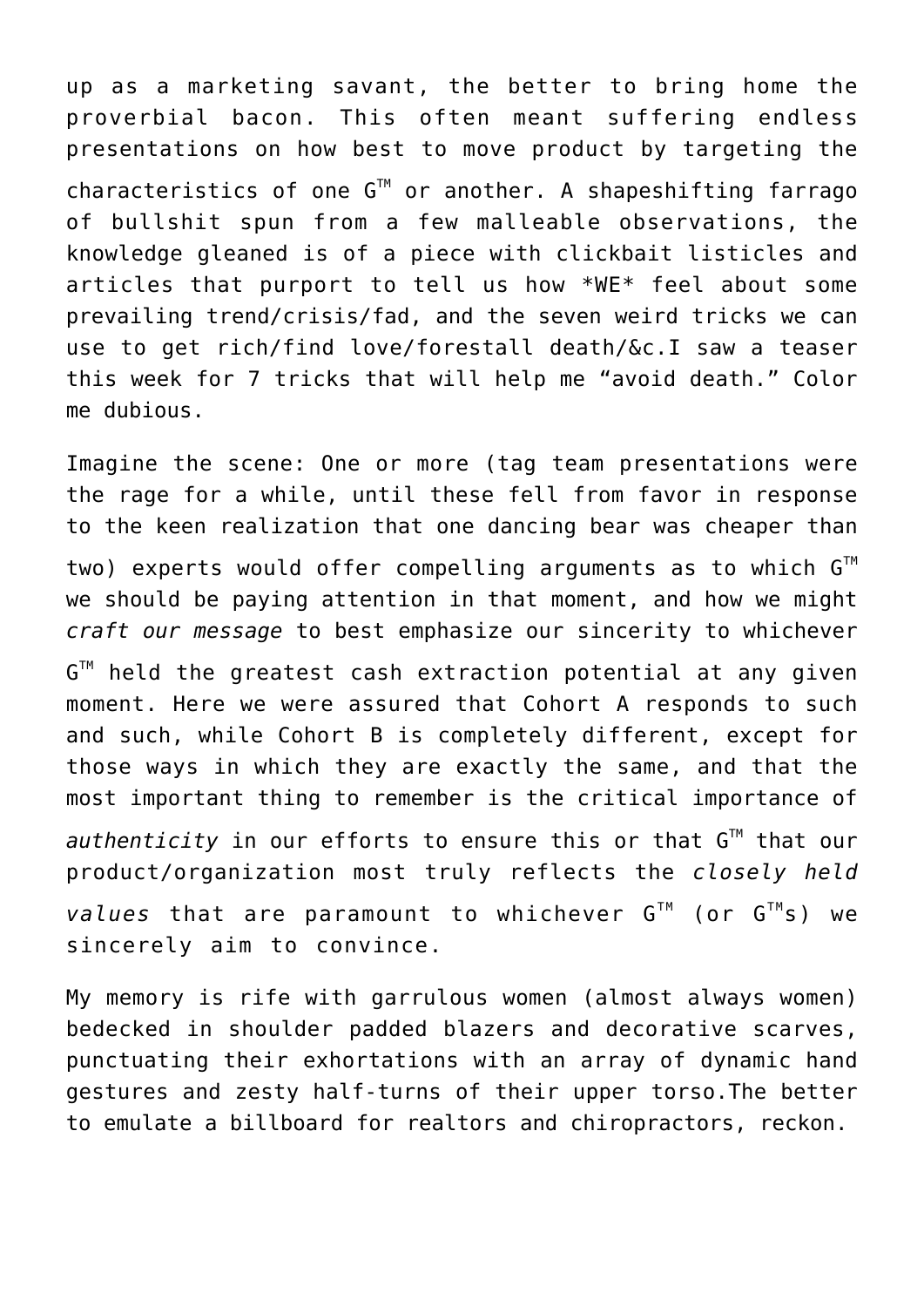

Who wants to succeed TODAY? Naturally, I was eager to report back to my superiors the critical intel I had derived on the company dime, the better to justify my ongoing existence in the corporate ecosystem. I catalyzed a broad range of strategic initiatives to instantiate and effectuate win-win scenarios to actualize upsides to all inspirited parties. Many a noun was verbed in this bedazzling display of communicational derring-do.

At root, Gen<sup>TM</sup> discussions inevitably assert a we/they formation: "They" are like this, or "We" are some such way. It asserts a claim – often, an accusation – based upon broad generalization, not unlike "Blacks are like" or "soccer moms are like" or "Lithuanian hockey players are like". Suffice to say that any message that leans on such tired generalizations is safely disregarded. At best, it is a transparent blandishment to detach you from your money. At worst, it is supplemental fuel for the slice/dice alienation machine that dominates modern discourse.

This categorization is typical.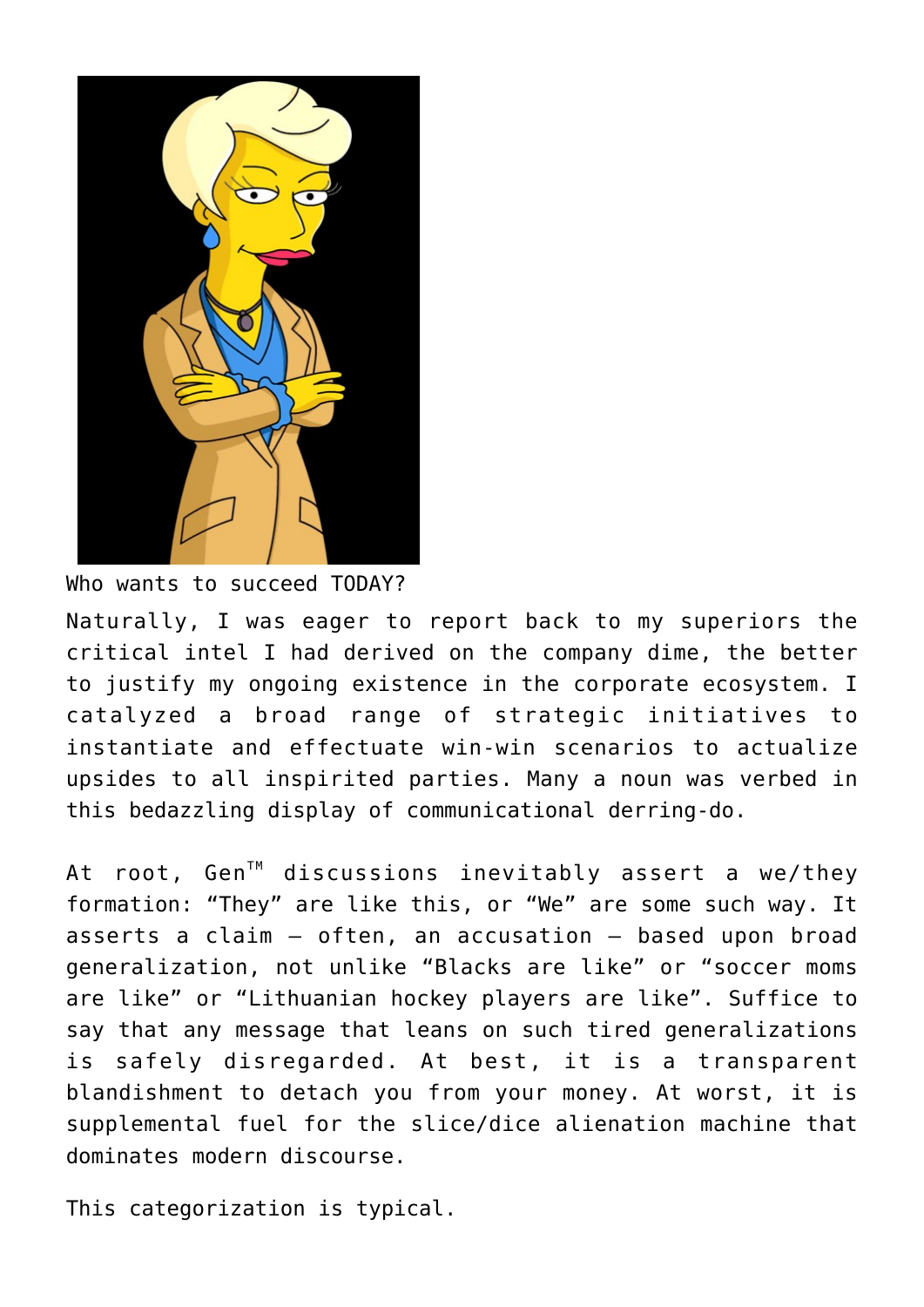## **Generation**

Gen Z

Millennials

Gen X

Boomers II

Boomers I

Post War

WWII (The Greatest)

## **Born**

- 1997 2012
- 1981 1996
- 1965 1980
- 1955 1964
- 1946 1954
- 1928 1945
- 1922 1927

## **Current Age**

- $10 25$
- $26 41$
- $42 57$
- $58 67$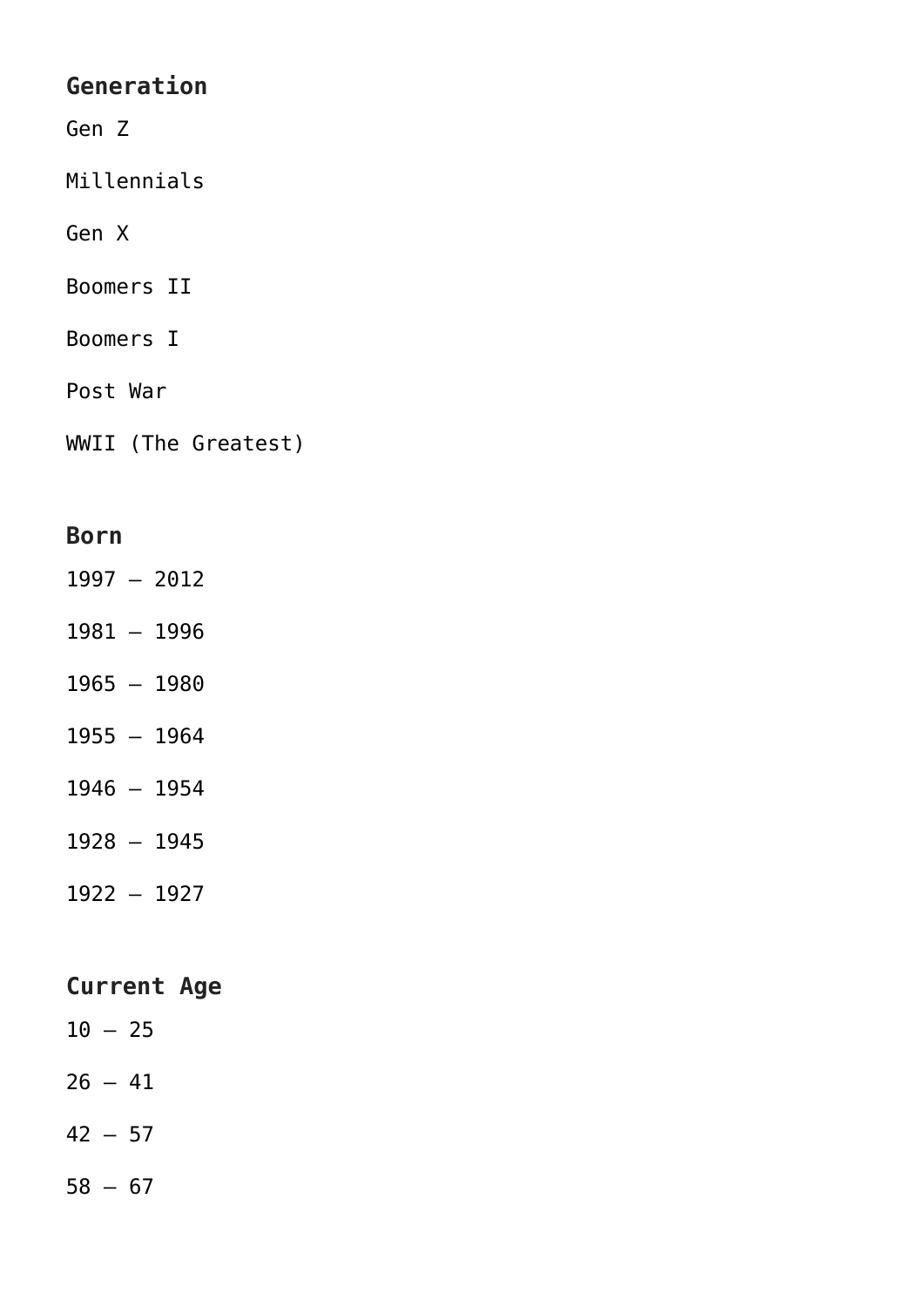$68 - 76$ 

77 – 94

95 – 100

If nothing else, the notion that groups spanning 15 years in age (Gens X, Millennial, and Z) share meaningful commonality is transparent poppycock. It is silly to suggest that a Gen X born in the late 60s has more in common with one birthed in 1980 than with an early-60s Boomer baby. Or that a Millennial born in 1995 is more akin to one sprung in 1981 than with a Gen Z popped out in 1999. Despite the boatloads of survey metrics and sales figures and so on, conferring personality traits on a vast population based on date of birth is nothing more than another flavor of astrology, based on year rather than month, propped up by whatever anecdata are at hand that can be twisted to satisfy an ordained outcome.

I find it interesting that the so-called Greatest Generation spans a slim five years, a timeframe that might provide some useful insight but complicates the life of the erstwhile marketing slick in search of the most commercially motivating least common denominator.

I was surprised to discover that the Boomer cohort has been split into Boomer I and Boomer II aggregations, the original 18 year span clearly too broad to explain anything. Alas, the 17-year PostWar group has not been afforded such fine grained definition, likely because i) population dwindling and ii) that cohort has never been seen as ripe for plucking as the Boomer-and-beyond crowds. Well, until Fox News came along, anyway.

Perhaps it is the inevitable dwindling of the first Boomers that led the market-minded savants to split the target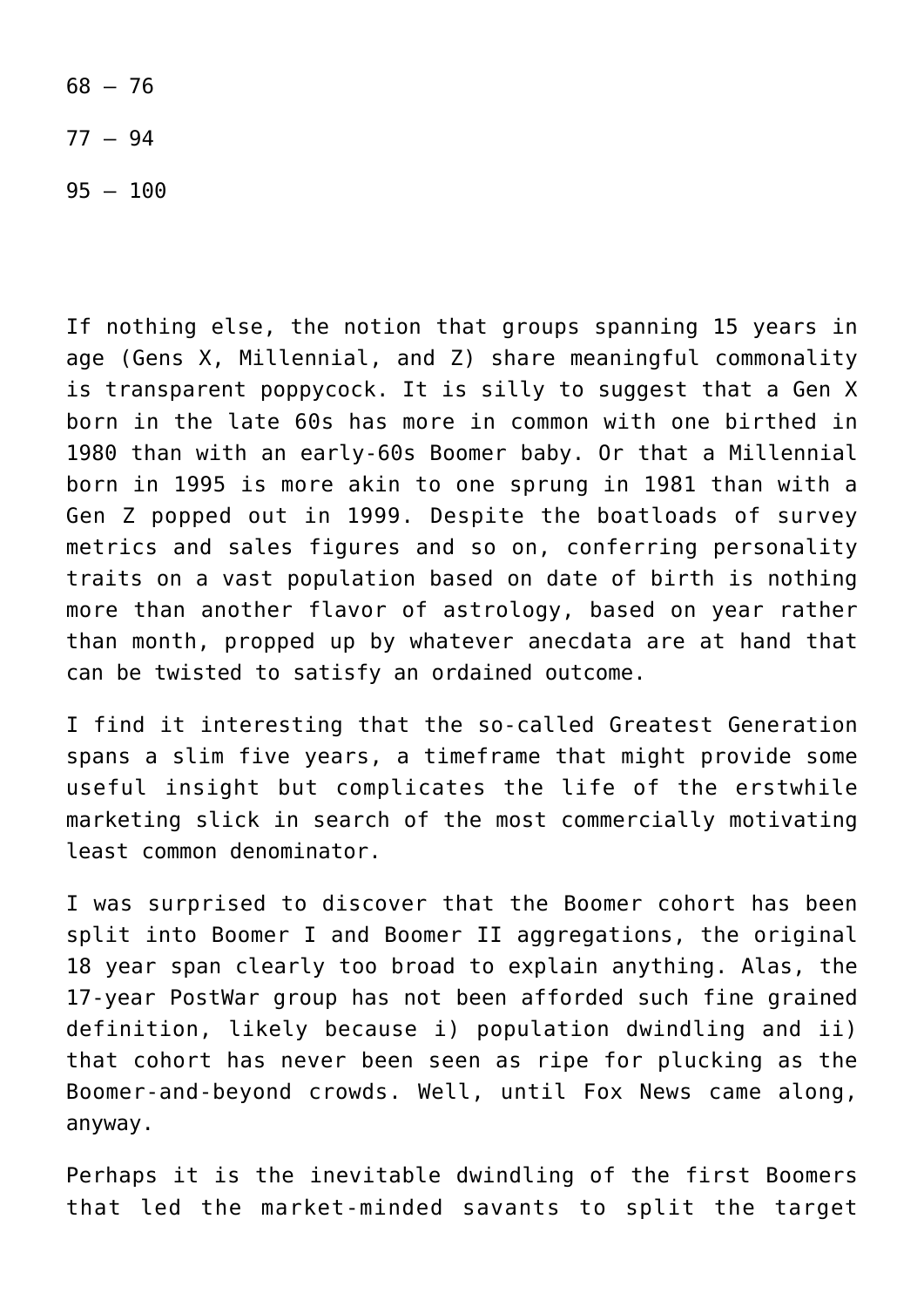audience. Whereas early Boomers are now the prime demographic for things like Hoverround scooters, reverse mortgages, and over-heated conservative rage monkeys, the late Boomers are seen as both flush and determined to buy ALL the toys, while also spending freely on pharmaceuticals big and small to forestall the inevitable dwindling that stands in wait. (Or so the profiles would lead us to believe.) Oh, yeah. Big on the rage monkeys, too.

Boomer II has also been dubbed [Generation Jones,](https://www.nytimes.com/2020/06/23/opinion/baby-boomers-trump.html) another gambit by marketing sharps to turn a buck You can buy the book or hire the firm of that name to help you *fashion your strategies*, as they say.; and a handy hook for pundits on deadline to hang 800 words about not much. Generational astrology places me squarely in the middle of Gen Jones, which suggests I don't much care for the Beatles, resent the Boomer I gang because I missed all the free love, and other such simplifications. (And yes, I aver that my depiction is itself an over-simplification of a much more nuanced and textured exegesis of bovine offal.)

Despite the popularity of "OK Boomer" memes, it appears at long last that us Boomers are no longer the generation most responsible for that gigantic shit show 2022 represents. Nope. The worm has turned. It's those lousy Gen X and Millennial slackers are the ones to blame. If things are to improve, it is up to those stalwart Gen Z warriors to save the day.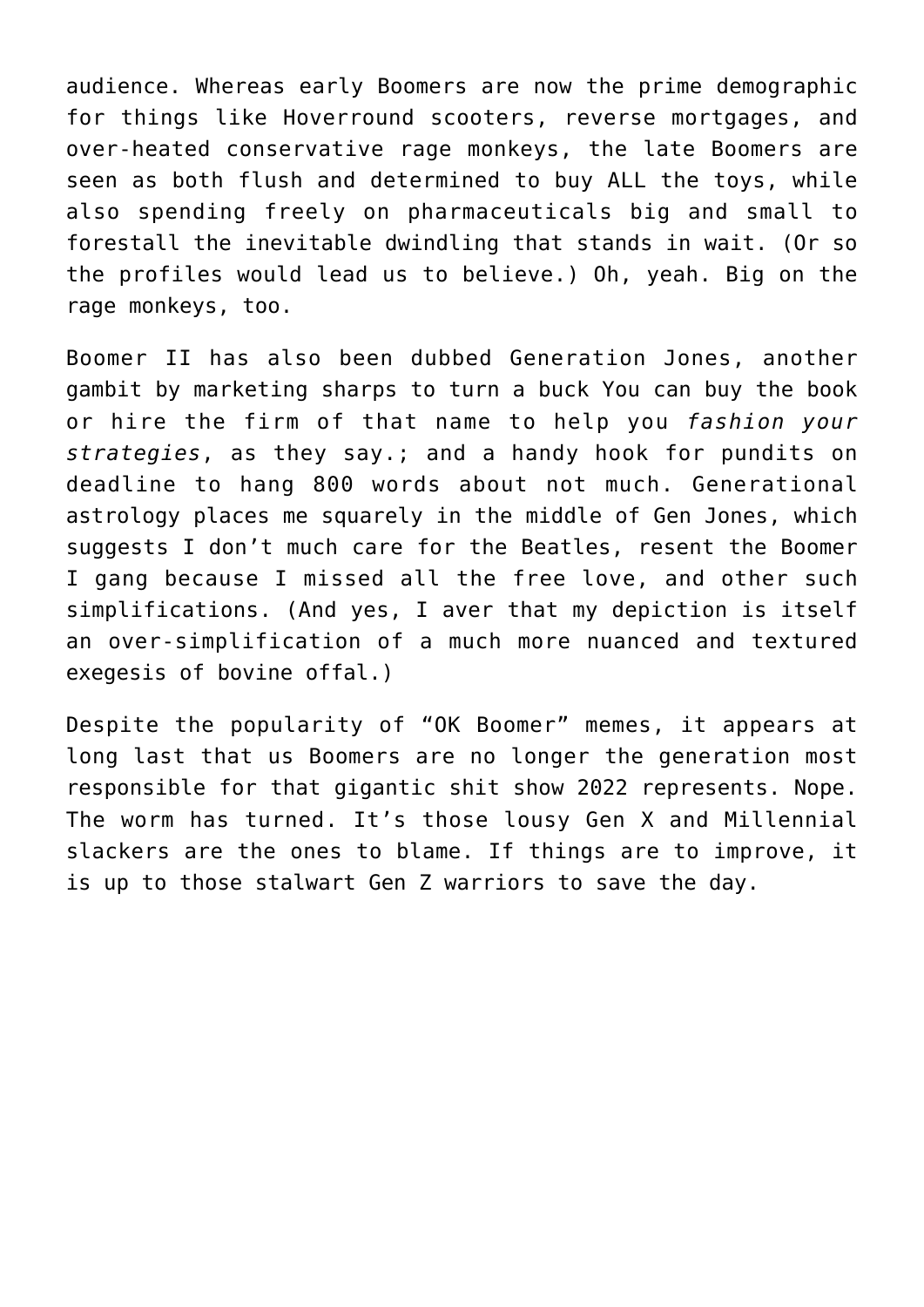

Another sharp with a book

In a recent column at LitHub titled "[Can Generation Z Save](https://lithub.com/can-generation-z-save-america-and-should-they-have-to/) [America? \(And Should They Have To?\)"](https://lithub.com/can-generation-z-save-america-and-should-they-have-to/), this author demonstrates in a few hundred words the depth of this charade.

Should they have to? Should any generation bear responsibility for leaving the world in better condition than they inherited it? And is "saving America" really the most important problem facing the world anyway?

Then there is this trenchant insight.

*The oldest Zoomers…are old enough to have voted for or against Donald Trump in two presidential elections.*

*Della Volpe, LitHub, 1/20/22*

Golly. They are beginning to vote! That changes everything!

Sure, the majority of this cohort voted against the most abjectly unfit candidate this nation has ever seen. Gen Zers are on the whole more progressive than not, but not monolithically so; this is standard for any so-called "youth cohort" going back at least to the 60s. The "youth of today" is always going to upend the gameboard within the next election or three, you just wait. It just never seems to come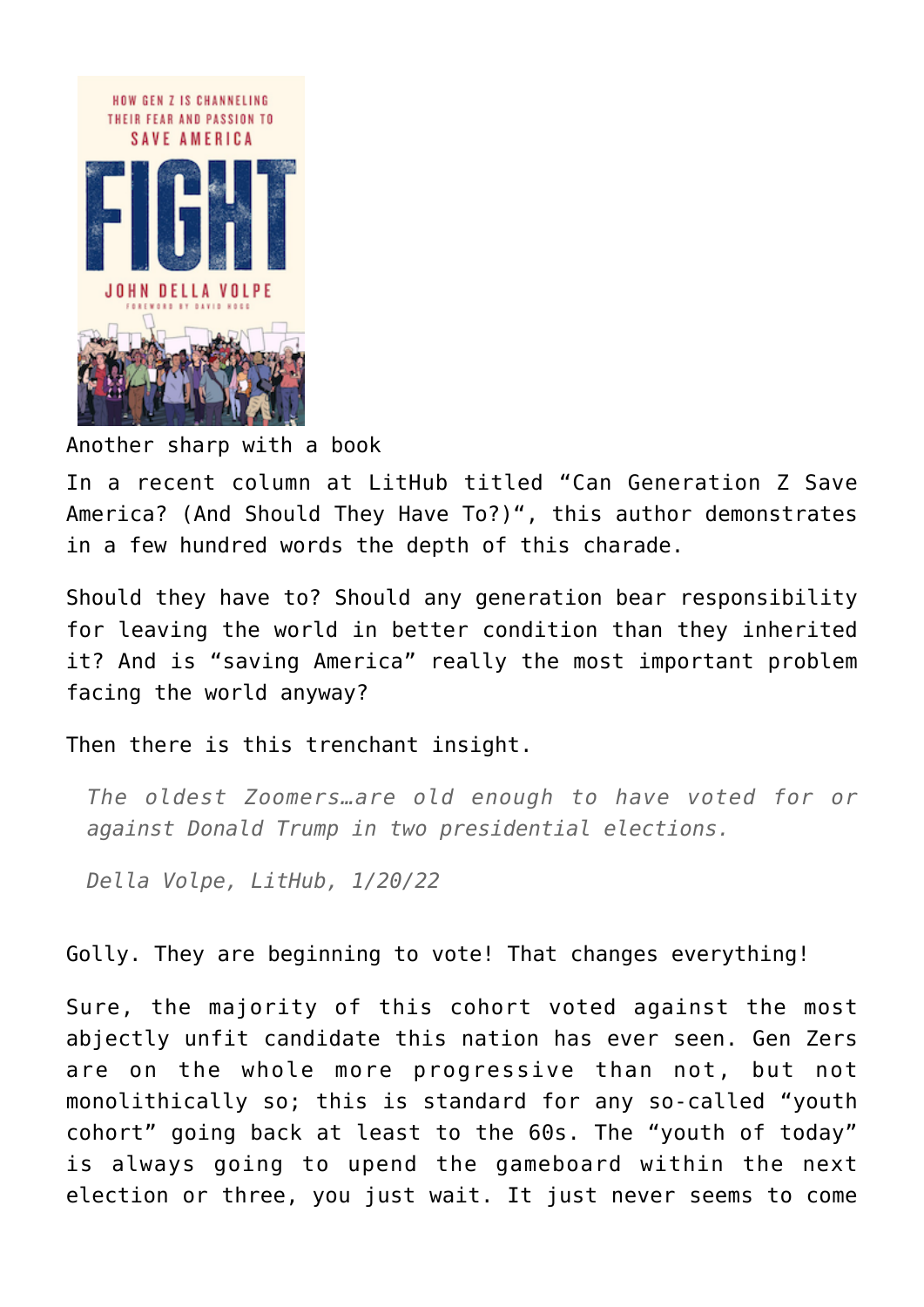about, and soon enough your Gen<sup> $M$ </sup> is the target of the next generation's ire and resentment.

The other Gen Zers, fully on board with marching authoritarianism, are not going away; if history is guide, their number will swell over time as the betrayals of becoming an adult under resoundingly inhumane social arrangements take their toll. As to the presumed permanence of Gen Z progressivism, I point to the legions of my cohort who peddled Revolutionary Worker tracts in the late-70s-early 80s, who marched against nuclear proliferation and the extremes of the criminal Reagan administration, and who are now as likely to be MAGAbots as anything.

The old Churchillian canardNot really one of Winstons's bon mots, but rather that of an obscure 19th century French academic, Anselme Polycarpe Batbie. of 'If You Are Not a Liberal When You Are Young, You Have No Heart, and If You Are Not a Conservative When Old, You Have No Brain' is oft wielded, typically by those wishing to justify abandoning the generosity of their youth in favor of blinkered self-interest. People in this society tend to grow more conservative as they get older. This is not inevitable to human nature; more likely it is a process of fear and retrenchment as time plods on and the hopefulness of youth gives way to the crushing reality of surviving late-stage capitalism.

No matter where one finds oneself on the trajectory of time's arrow, there is and always has been a generation gap and two extremese of attitude towards the younger generation. It's either "damn kids these days" or "the kids are alright". My own view is that the young upstarts are damned fine, as fine a group of humans as you could ever hope to meet. At the same time, I recognize that a huge percentage of Gen Z is damaged, tormented, filled with self-doubt/loathing as many of my time were, with a considerable portion of rabid authoritarians, fascists, and neo-Nazis. In other words, not at all different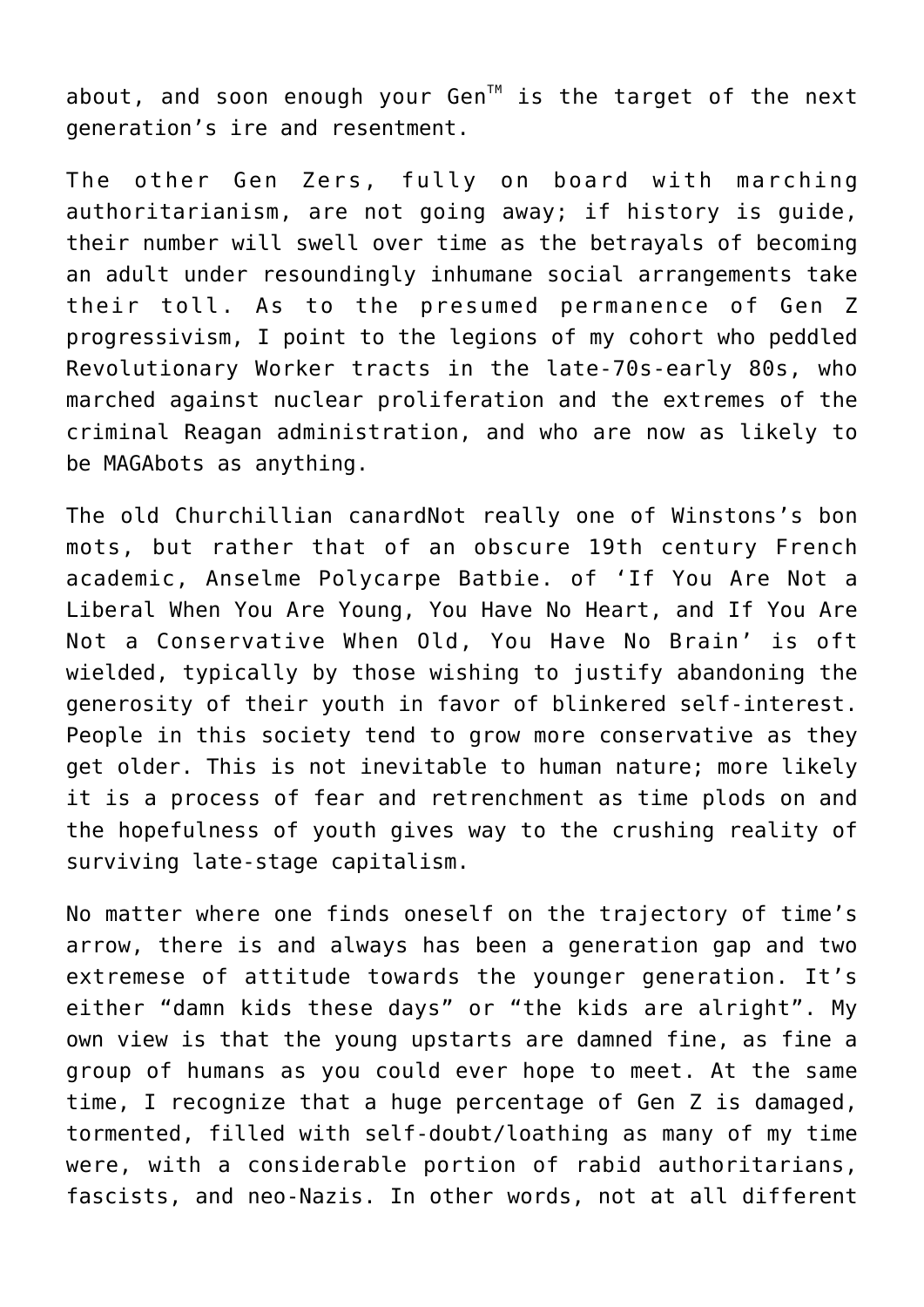now than any time since the U.S. became an imperial power.

*Plus ça change, plus c'est la même chose.*

From the agonies of the Depression and the sacrifices of WWII, to the soul-crushing conformity of the post-war era and the social upheavals of the 60s and 70s. From the specter of nuclear holocaust to the resurgence of purely corporatist governance around the globe, environmental decline, climate change, and so on. Feudal serfdom, Black Death, Christian Crusades and Inquisitions, rampant disease, starvation, gruesome wars, &c. Things have been Fucked Up and Shit (FUAS<sup>™</sup>) for as far back as we can see.

But it seems that every generation must see their own struggles as *sui generis*, as somehow worse than it ever has been before in the history of forever. In this, they are correct. And also wrong and missing the point.

The struggle has been real for as long as time is recorded.

History is a catalog of FUAS<sup>™</sup>, with a broad exemption for the select few throughout history who lord it over the masses. The ability of the select to maintain their status has always rested upon an arsenal of carrots, carefully bestowed to instill ambition among the lessers, and sticks, indiscriminately wielded to instill fear among same. But the greatest weapon the top dogs have is the ability to create divisions among the mass of people whose core interests diverge sharply from the swells and overlap almost completely with each other. Dividing the underclass into subsets, and then turning them one upon the other, loads the hard work of maintaining an empire on those upon whom the empire lies heavy.

Check the subtitle of that LitHub article. "John Della Volpe Wonders If Demography Can Save Democracy" is a forehead slapper typical of the genre.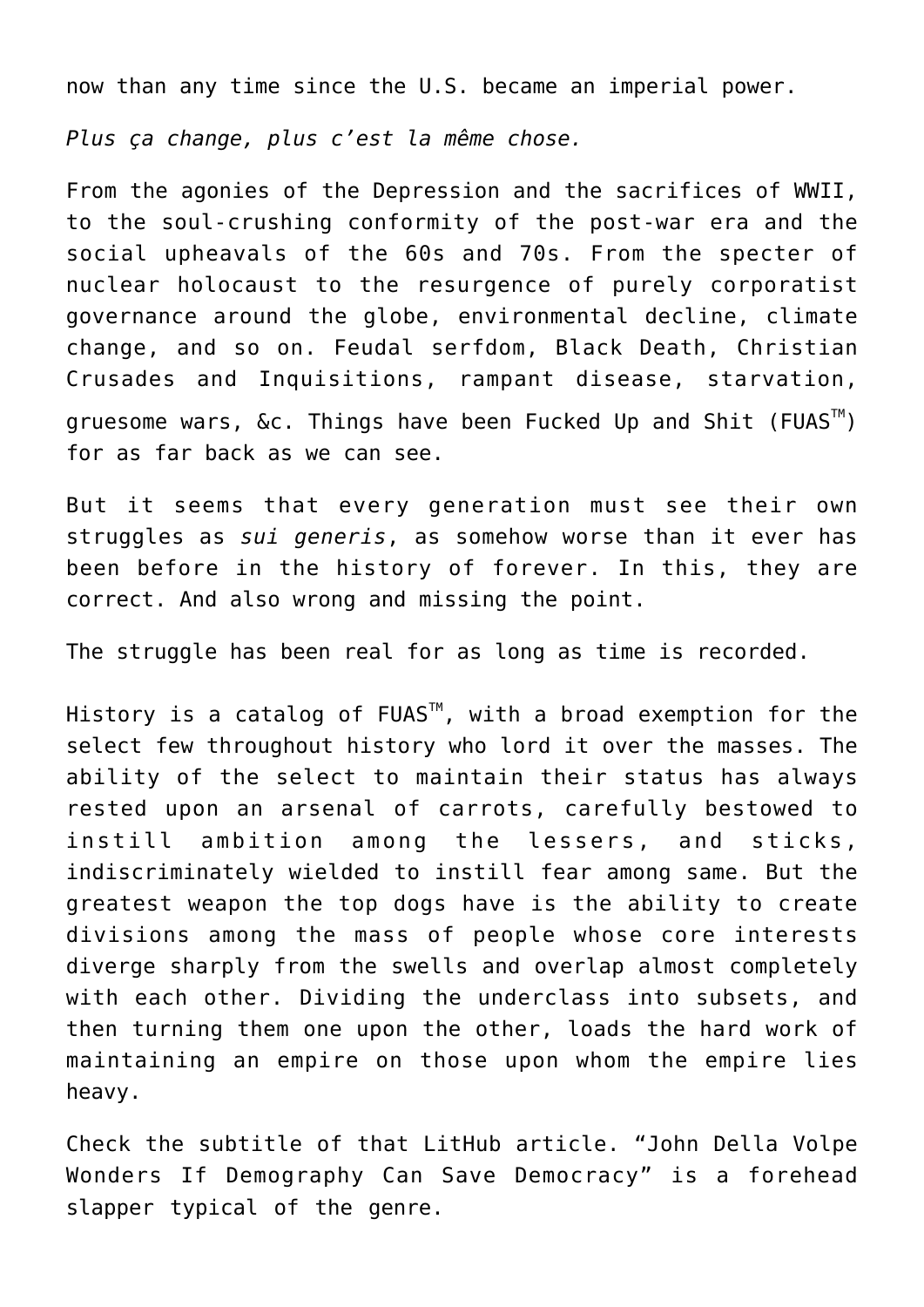No. The answer is no. Just. Fucking. No.

Demography has no agency, no collective will. It is mere counting and sorting, a chimera propped up by statistical and anecdotal evidence of questionable utility. But sure, let's set an impossible expectation and divert the polity from recognizing that, if democracy is to be saved, it will require a epic display of communitarian effort and solidarity across all ages, genders, races, and classes. "Let those kids handle it" won't cut it, just like we can't count on Black women to save us, or The Squad, or Bernie, or or or….It is up to all of us.

Generational definitions are manipulations, several among many that get repeated enough to become 'common sense'. These flatteries, designed to appeal to base emotion, are fundamentally tools for moving widgets. But they also serve a more pernicious purpose as part of the rampant flattening of citizenship and community.

Too many of us appear desperate to be told who and what we are, eager to accept the kind of labeling nonsense that the Gen<sup>™</sup> hucksters serve up in shiny packaging. But we also see it elsewhere: in party affiliation or devotion to one or another sportsball (game or team). In our identification with one religion over another, and the antagonisms that arise even (especially) when the differences are so slight. Vax and antivax. Regional identification and prejudice. Stones or Beatles. Paul or John? There is not end; the quark will never be found.

The impulse to belong to one tribe or another may be the most dangerous infection we face today, and unlike COVID there is no vaccine. The slice and dice machinery is uncanny in its ability to ferret out fissures. It makes us all less appreciative of both the individual differences that make each member of any tribe unique, but to the actual, meaningful commonalities we share within and without our alleged tribe. This reliance on conferred identity flattens, makes us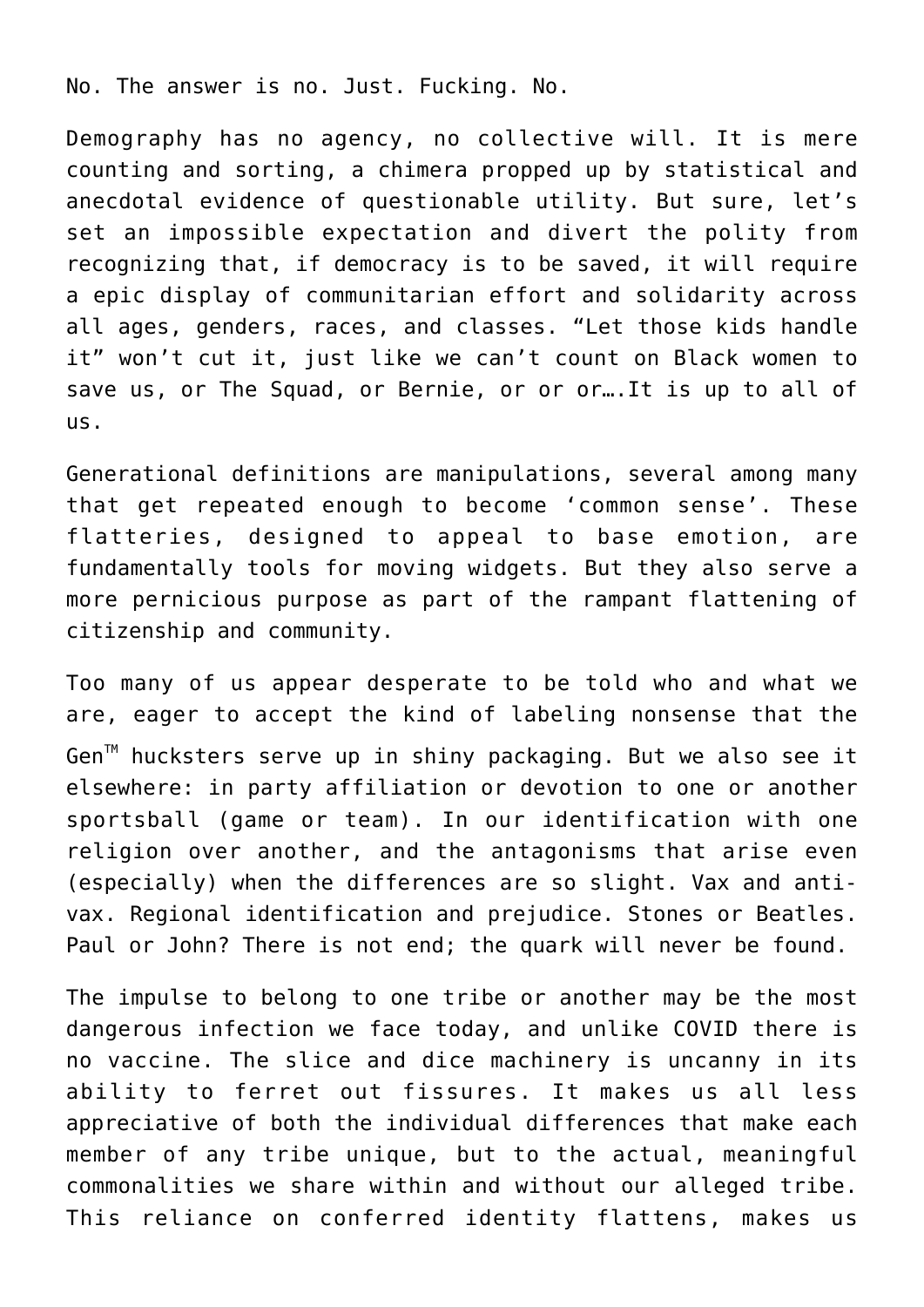numbingly similar under the guise of superficial difference. And comfortable in our received identity, we begin to see significant cultural variations as threats to be defended against. And here lies the real danger, as fear turns to aggression and of fantasies of dominance and purity.

Writer Ted Gioia is best known for his music criticism and histories. (His *[Music: A Subversive History](https://www.indiebound.org/book/9781541644373?aff=Roboi2b)* is a real banger for anyone interested in the social. Highly recommended.) But on his blog, *[The Honest Broker](https://tedgioia.substack.com/)*, he often branches off into other realms. Today, as I was struggling to wrap this essay, he published a piece about [philosopher Byung-Chul Han](https://tedgioia.substack.com/p/multitasking-isnt-progressits-what) that included this observation:

*"It was once fashionable to opt out from the groupthink and reconstruct your own life in a free-spirited or even openly dissident way. But the groups and power brokers have gotten less tolerant of dissent nowadays, and it's harder to find a space for self-invention outside their purview."*

*Ted Gioia, The Honest Broker, 1/24/22*

I cannot fully agree. The 'groups and power brokers' have never been particularly fond of self-invention beyond narrowly prescribed guardrails. Self-invention and self-realization are threats to the prevailing order, and the machinery in place to set the seal on bland conformity is relentlessly efficient. And pretty much anything that feels transgressive in one generation (long hair, tattoos, rainbow hair coloring, clothes made of U.S. flags) will be quickly flattened into yet another commodity that trades its signification as rebellion for that of consumer obediance.

At root, this is my objection to the Gen $^{\text{TM}}$  industry's role in a broader campaign to determine who we are so we don't have to put in the effort. It is a mechanism of the Great Flattening machine – an array of large and small instruments ranging